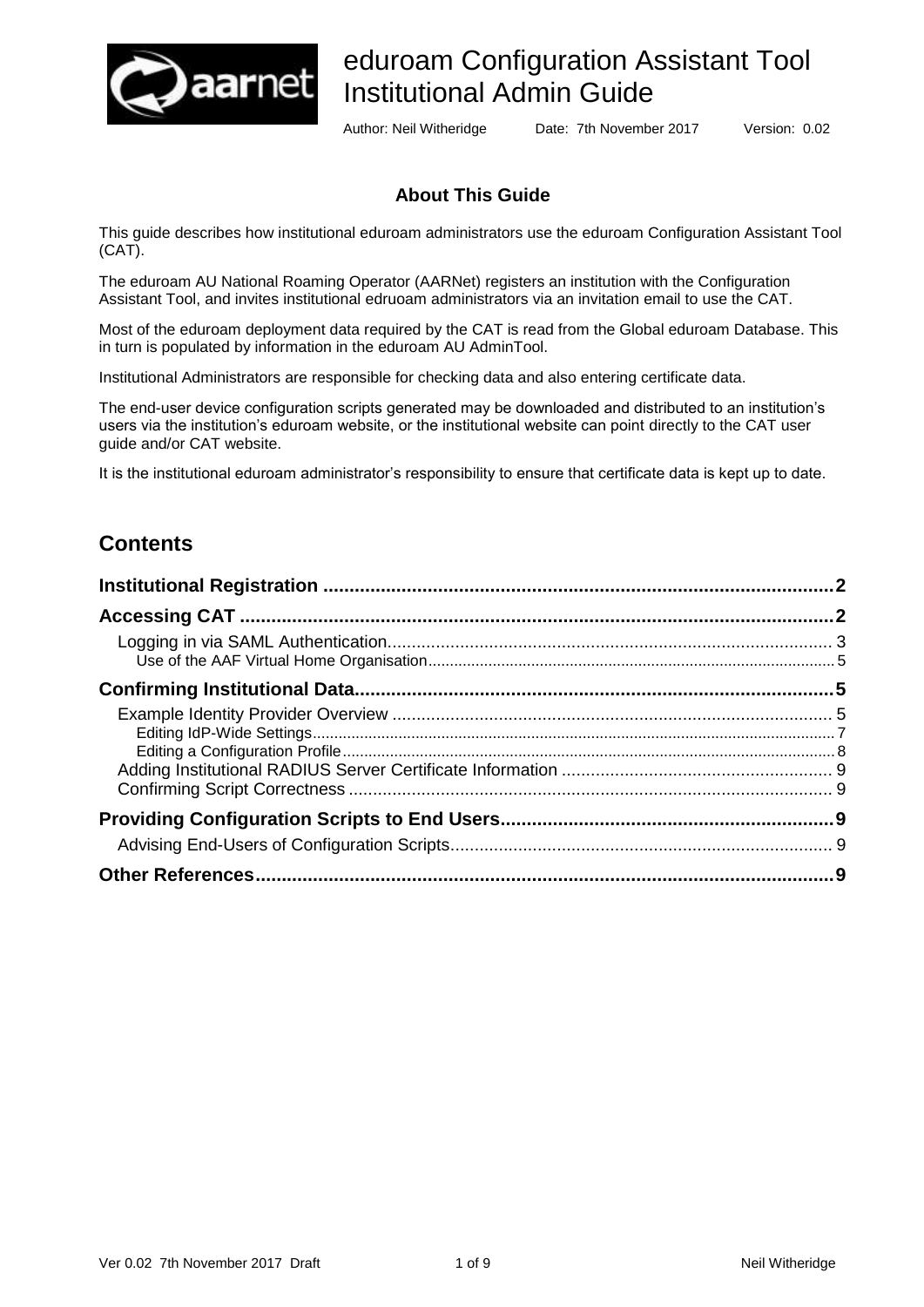# <span id="page-1-0"></span>**Institutional Registration**

In order for an institution to be able to use the eduroam Configuration Assistant Tool (CAT), AARNet as eduroam AU National Roaming Operator needs to register the institution with the CAT service, and invite the individual administrators for the institution who will be authorised to access institutional configuration data.

An institutional eduroam administrator wishing to make use of CAT should request access via [support@eduroam.edu.au,](mailto:support@eduroam.edu.au) including the list of administrators that are authorised to access the institution's CAT configuration pages.

An email is sent to the administrator with a link to activate their access.

#### eduroam CAT: you have been invited to manage an IdP

eduroam CAT Invitation System <monitor@eduroam.org>

State line breaks in this message were removed.

Sent: Thu 28/11/2013 9:03 AM Neil Witheridge To:

#### Hello.

a eduroam operator has invited you to manage the IdP "AARNet". This invitation is valid for 24 hours from now, i.e. until 28/11/13 23:02:34.

To enlist as an administrator for that IdP, please click on the following link:

http://cat.eduroam.org/admin/action\_enrollment.php? token=94f0

If clicking the link doesn't work, you can also go to the eduroam CAT Administrator Interface at

#### http://cat.eduroam.org/admin/

and enter the invitation token  $94f0$ 

manually. Please do not reply to this email, it is a send-only address.

We wish you a lot of fun with the eduroam CAT.

Sincerely,

Your friendly folks from eduroam Operations

Once this invitation is acted upon, the invited institutional administrator can use CAT to administer their institution's configuration in CAT.

## <span id="page-1-1"></span>**Accessing CAT**

The CAT website is https://cat.eduroam.org

afad51

afad51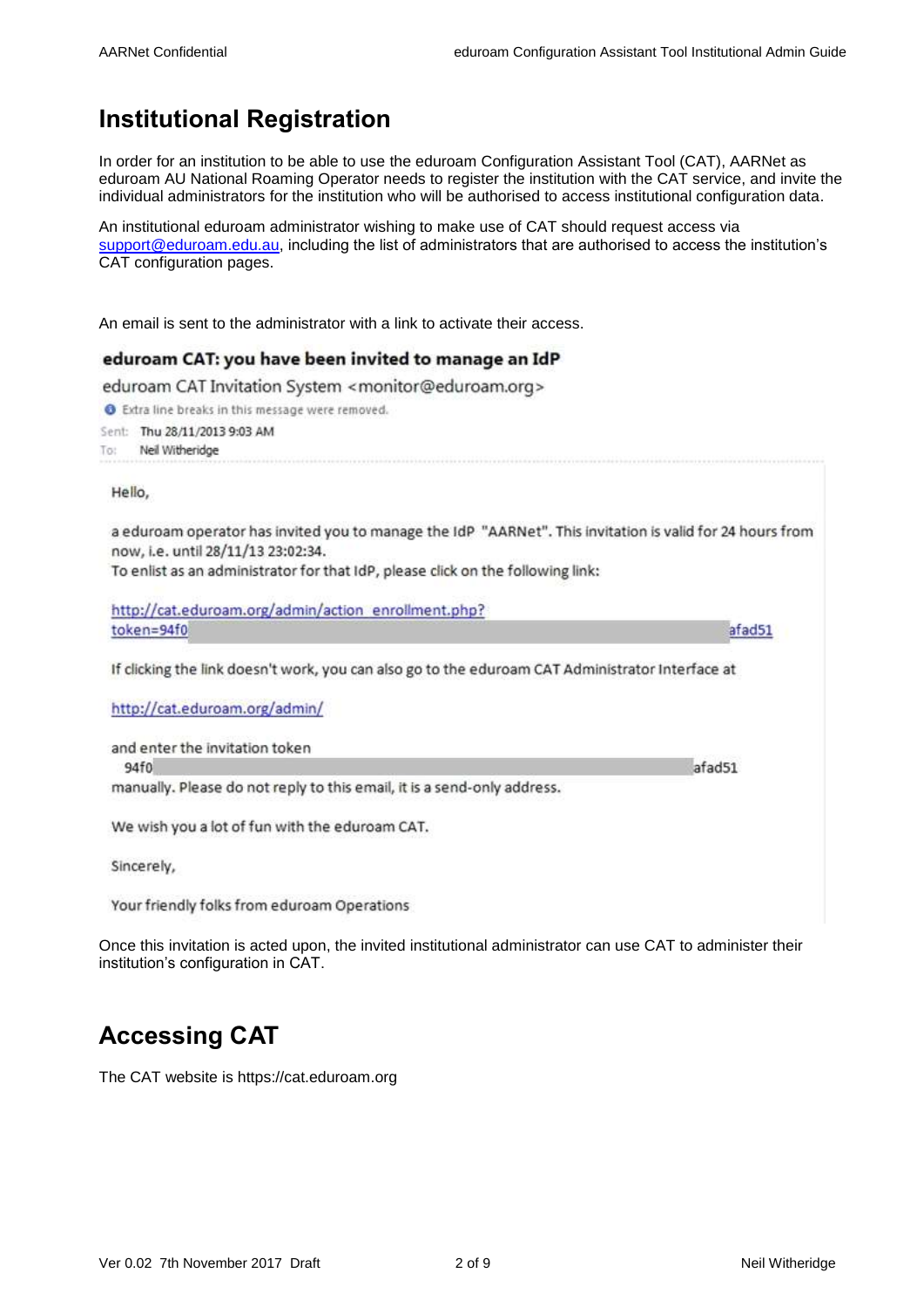

## <span id="page-2-0"></span>**Logging in via SAML Authentication**

An initial page advising that you should have received an invitation is displayed.



Clock on Login to continue to login via SAML.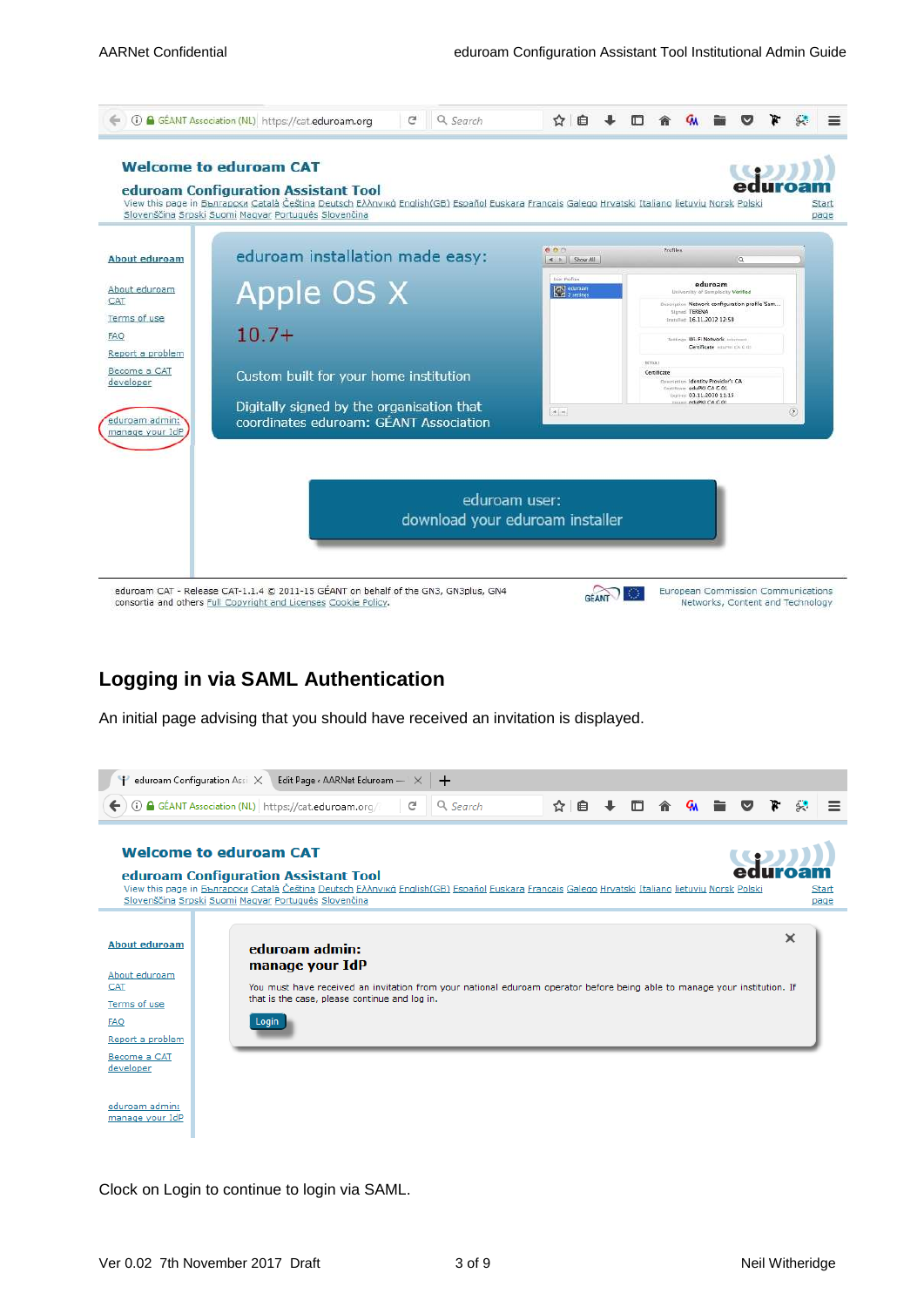AARNet operates a SAML proxy in order to provide access to eduroam related services. Currently the proxy is accessible under the "Experimental" tab of the global eduroam SAML discovery service which provides for selection of the SAML identity provider.

| eduroam                                                                                       |                    |
|-----------------------------------------------------------------------------------------------|--------------------|
| You have previously chosen to authenticate at AARNet Production<br>Login at AARNet Production |                    |
| • eduGAIN<br>• Social Networks<br>• Experimental                                              |                    |
|                                                                                               | Incremental search |
| <b>AAF Virtual Home</b><br>AAI@EduHr Single Sign-On Senice                                    |                    |

Following clicking on Experimental, select "AARNet Production" as the identity provider.

| 9<br>онтож                                                                                    |                                  |              |                    |  |  |  |
|-----------------------------------------------------------------------------------------------|----------------------------------|--------------|--------------------|--|--|--|
| You have previously chosen to authenticate at AARNet Production<br>Login at AARNet Production |                                  |              |                    |  |  |  |
| eduGAIN                                                                                       | Social Networks                  | Experimental |                    |  |  |  |
|                                                                                               |                                  |              | Incremental search |  |  |  |
|                                                                                               |                                  |              |                    |  |  |  |
|                                                                                               | <b>AARNet Production</b>         |              |                    |  |  |  |
|                                                                                               | AARNet eduroam AU                |              |                    |  |  |  |
|                                                                                               | iAMRES Web Single Sign-on Portal |              |                    |  |  |  |
|                                                                                               |                                  |              |                    |  |  |  |

Select your institution from the list of available institutions in the AARNet SAML IdP list

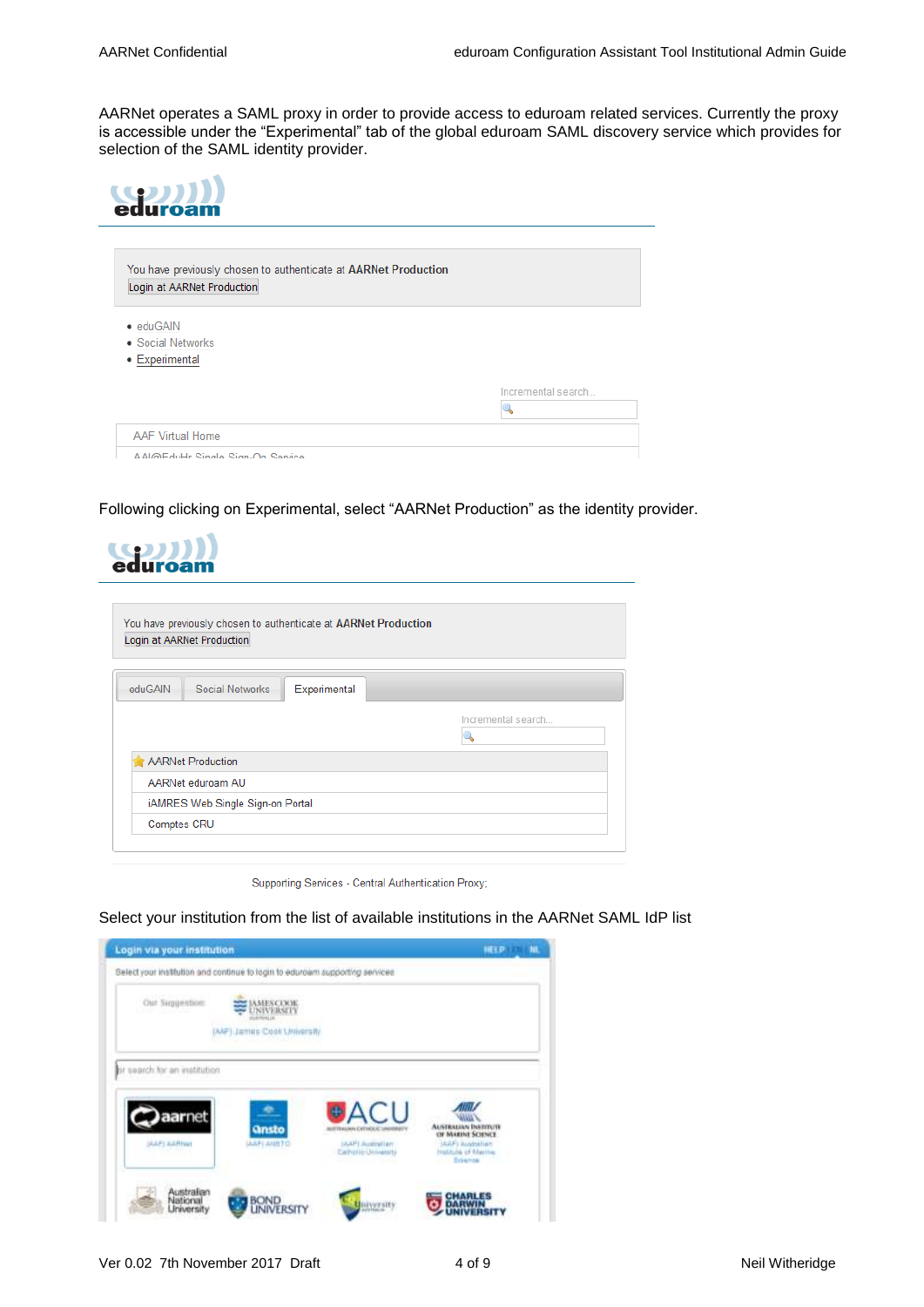### <span id="page-4-0"></span>**Use of the AAF Virtual Home Organisation**

If your institution is not a member of the AAF, you will need to have accounts created in the AAF Virtual Home Organisation.

See the document entitled "Setting up a VHO Account" on the eduroam AU webpage.

# <span id="page-4-1"></span>**Confirming Institutional Data**

Institutional administrators should confirm the data stored in CAT, read from the Global eduroam Database.

The basic information needed to configure your device 'supplicant' for IEEE 802.1x authentication to the eduroam network is:

SSID (should be "eduroam")

Outer authentication method (PEAP recommended)

Inner authentication method (MSCHAPV2 recommended)

Home RADIUS Server certificate information (for authenticating your home RADIUS server)

This information will be read from the global database, however the administrator should confirm this information via the CAT GUI.

### <span id="page-4-2"></span>**Example Identity Provider Overview**

Below is the Identity Provider Overview for AARNet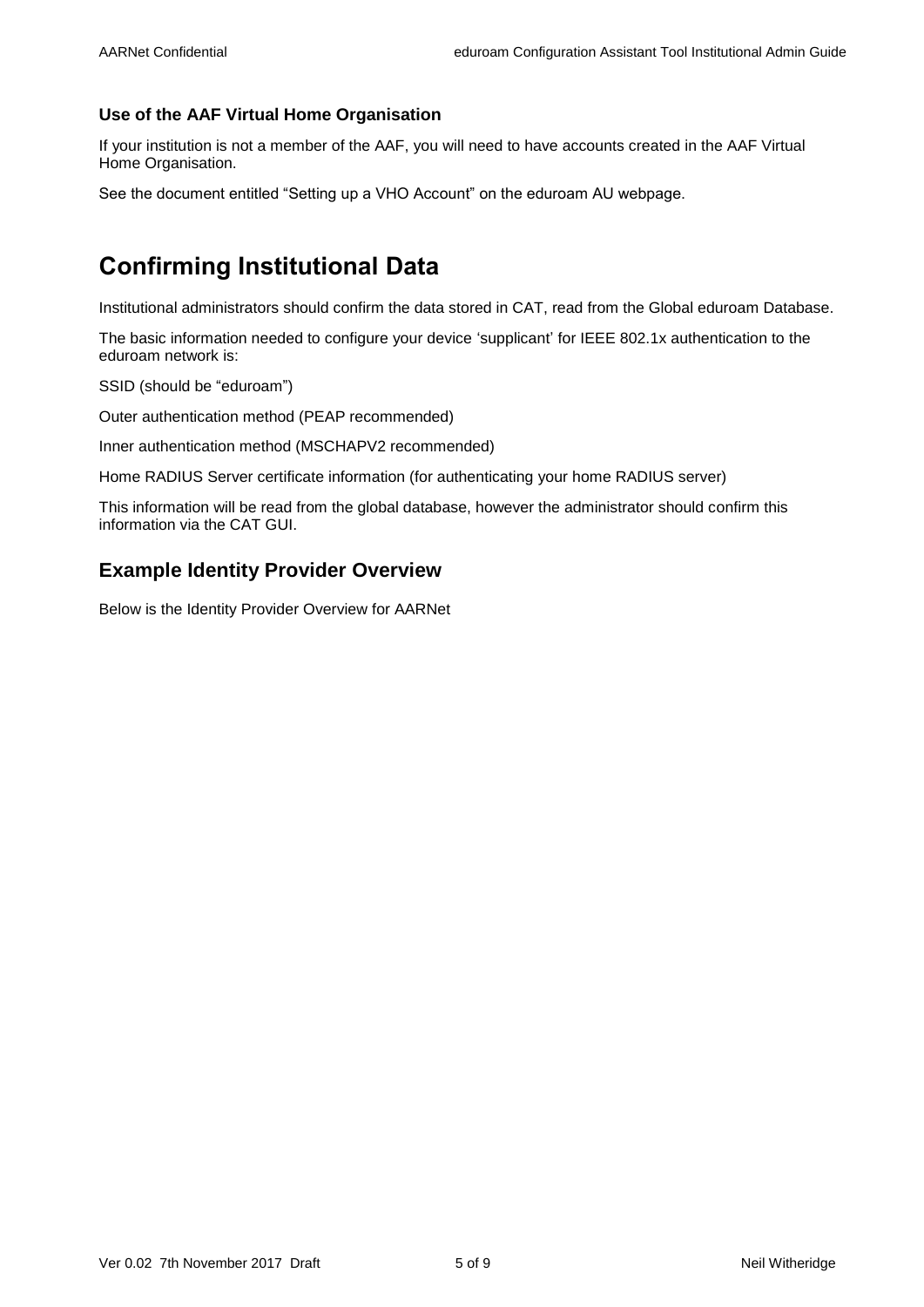

The profile for the institution identifies which EAP types are supported. Global EAP Options show AARNet's home IdP RADIUS Server certificate information.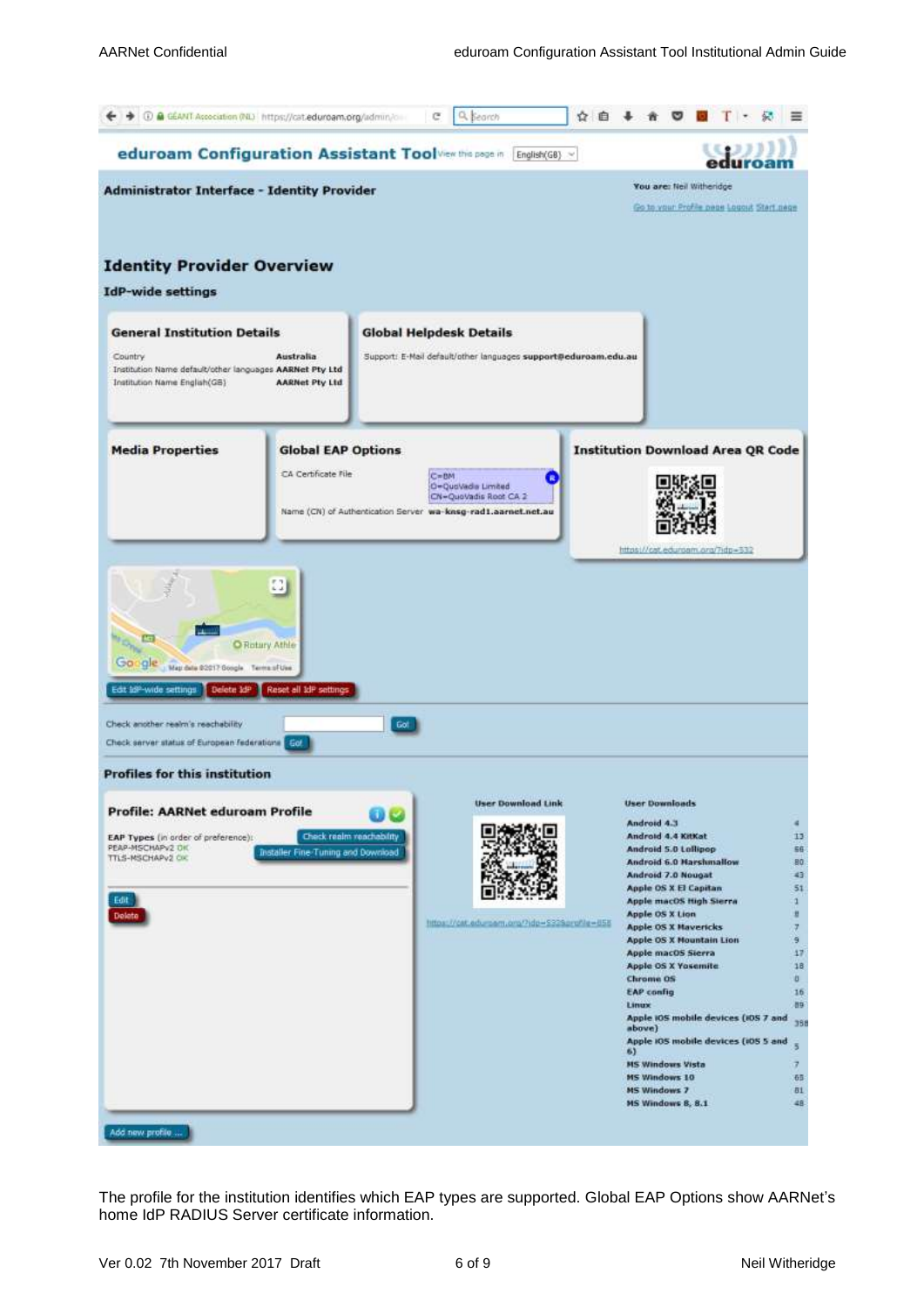#### <span id="page-6-0"></span>**Editing IdP-Wide Settings**



Click on "Add new option" under EAP details for all users to add home RADIUS server certificate information.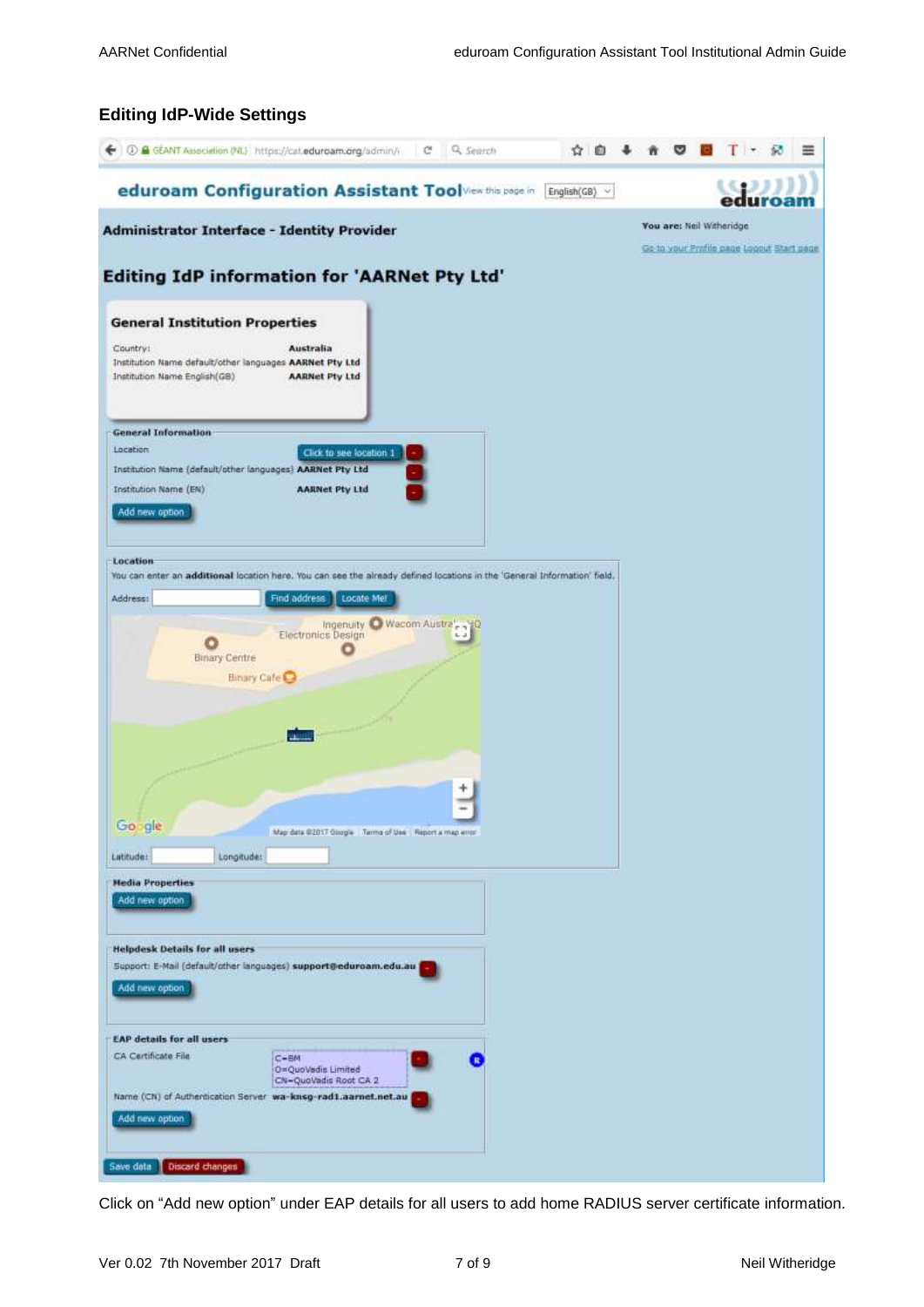#### <span id="page-7-0"></span>**Editing a Configuration Profile**

The profile determines the information in the configuration scripts (e.g. EAP type).